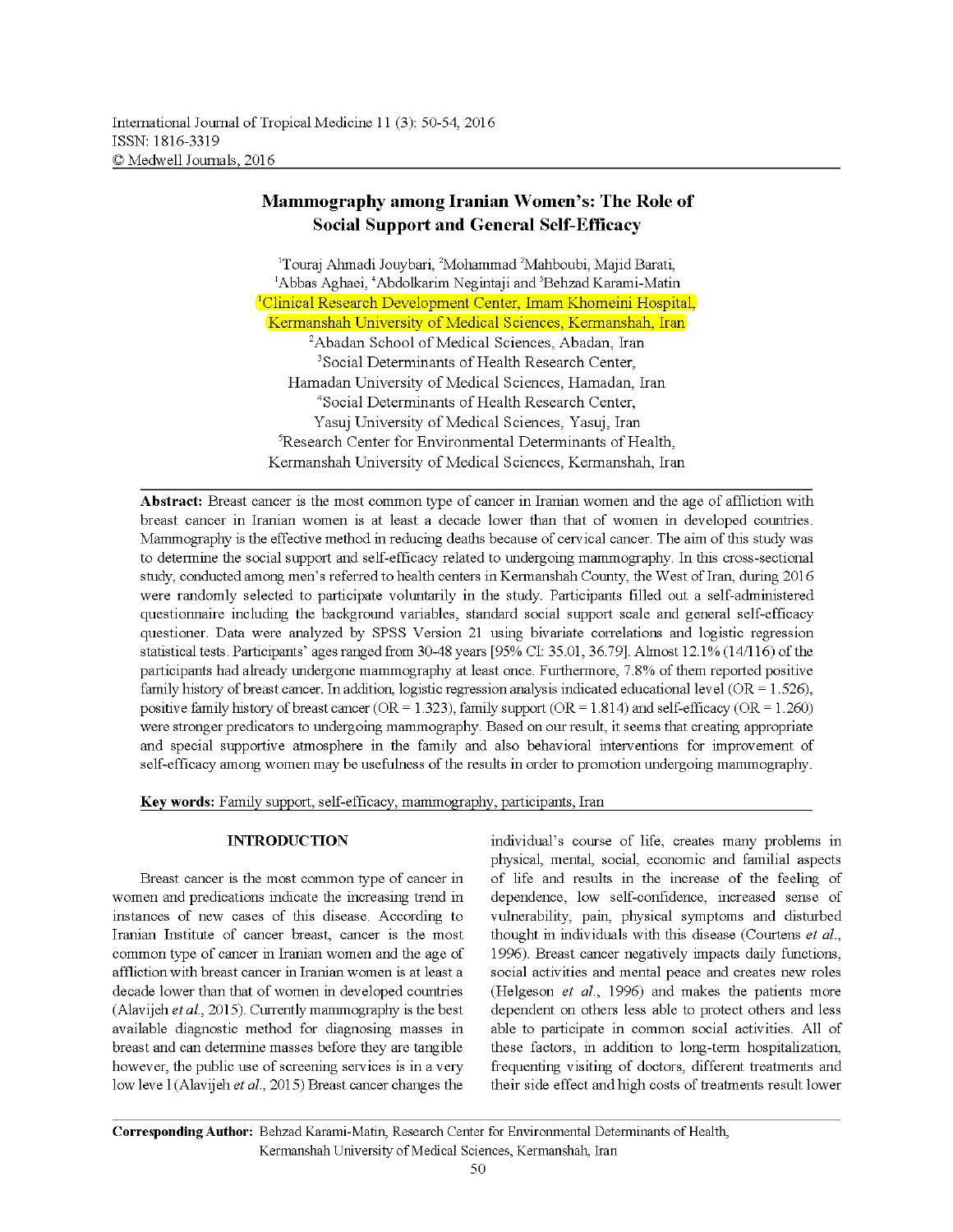life quality in patients (Shell and Kirs, 2001). Studies have shown that cancer occurs faster in individuals that do not have many facilitating factors such as flexibility, problems-solving ability, hope, courage, spiritual beliefs and social support (Baider et al., 2003). Social support has been defined as the amount of love, companionship and attention received from family members, friends and other individuals and its role has been considered as a stress buffering process. And its psychological usefulness may be due to its effect on mental assessment of stress factors, selection of effective coping methods, feeling of self-esteem and personal skills (Rathus, 2007).

Social support is a multi-dimensional concept that has been defined in different ways. For example, it can be defined as a resource provided by others as a means for coping with stress or an exchange of resources (Schulz and Schwarzer, 2004). Some researchers have defined social support as the amount of enjoying affection, companionship, care, respect, attention and help received by the individual from other individuals or groups such as family members, friends and significant others (Sarafino, 1998). Studies have also indicated the significant relationship between higher levels of anxiety and lower levels of social support (Landman et al., 2005).

Another variable suggested to be involved in prediction of behavior is self-efficacy. According to Bandura knowledge, skills and previous achievements in individuals are not appropriate predictors for future performance of individuals; it is human belief about his abilities impacts the performance (Bandura et al., 1996; Bandura, 2007. Beliefs related to self-efficacy impact aims and wishes and form the outcomes of human behavior. Self-efficacy determines the ways in which explore obstacles. In facing problems, the individuals with low elf-efficacy are convinced that their behaviors are useless and stop making efforts quickly. However, individuals with high self-efficacy overcome obstacles by improving self-management skills and perseverance and are resistant against problems (Bandura, 2004).

Considering the above points and the importance of social support and self-efficacy in behavior, the present study explores the relationship of general self-efficacy, perceived social support level and undergoing mammography in women visiting health centers in the city of Kermanshah.

#### **MATERIALS AND METHODS**

This is a cross-sectional study that was conducted in the first quarter of 2016 on women aged over 30 who visited the health centers of Kermanshah for receiving services. For conducting the study, first, the eight

districts of Kermanshah City that have been determined by municipality were considered as strata and two health centers were randomly selected from each stratum. Then the subjects were selected from the women visiting the medical centers using simple random sampling and the designed questionnaire was given to them. It should be noted that the subjects were given explanations on the way the study was conducted, the aim and the confidentiality of the information and all of them entered the study willingly. This study has been approved by the Institutional Review Board at the Kermanshah University of Medical Sciences (KUMS.REC.1394.265).

Questionnaire included four sections that comprised of 29 questions: 6 questions for demographic factors, 12 questions about social support and 10 questions for general self-efficacy and one questions about undergoing mammography.

Demographics: The variables assessed in this study included: age (years), education level (under diploma, diploma and academic), economic status (very weak, weak, average, good very good), had insurance (Yes/No), job (housewife, working) and family history of breast cancer (Yes/No).

Social support scale: Social support was evaluated by 12 item standard scale. Each item was measured on an ordinal 5-point Likert-type scaling  $(1 =$  strongly disagree,  $5 =$  strongly agree).

Multidimensional scale of perceived social support, including three scopes (family, friend and other significant). Examples of the items are: There is a special person who is around when I am in need. The reliability coefficient for the social support scale in our study was 0.79, suggesting that the internal consistency was adequate.

General self-efficacy scale: General self-efficacy scale is a ten-item scale that is designed to assess optimistic self-beliefs to cope with a variety of difficult demands in life. Each item was measured on an ordinal 5-point Likert-type scaling  $(1 = not at all true, 2 = hardly true,$  $3 =$  moderately true,  $4 =$  exactly true). Examples of the items are: I can always manage to solve difficult problems if I try hard enough. The reliability coefficient for the social support scale in our study was 0.87, suggesting that the internal consistency was adequate (Luszczynska et al., 2005).

Undergoing mammography questionnaire: To assess whether or not the participants had experimented with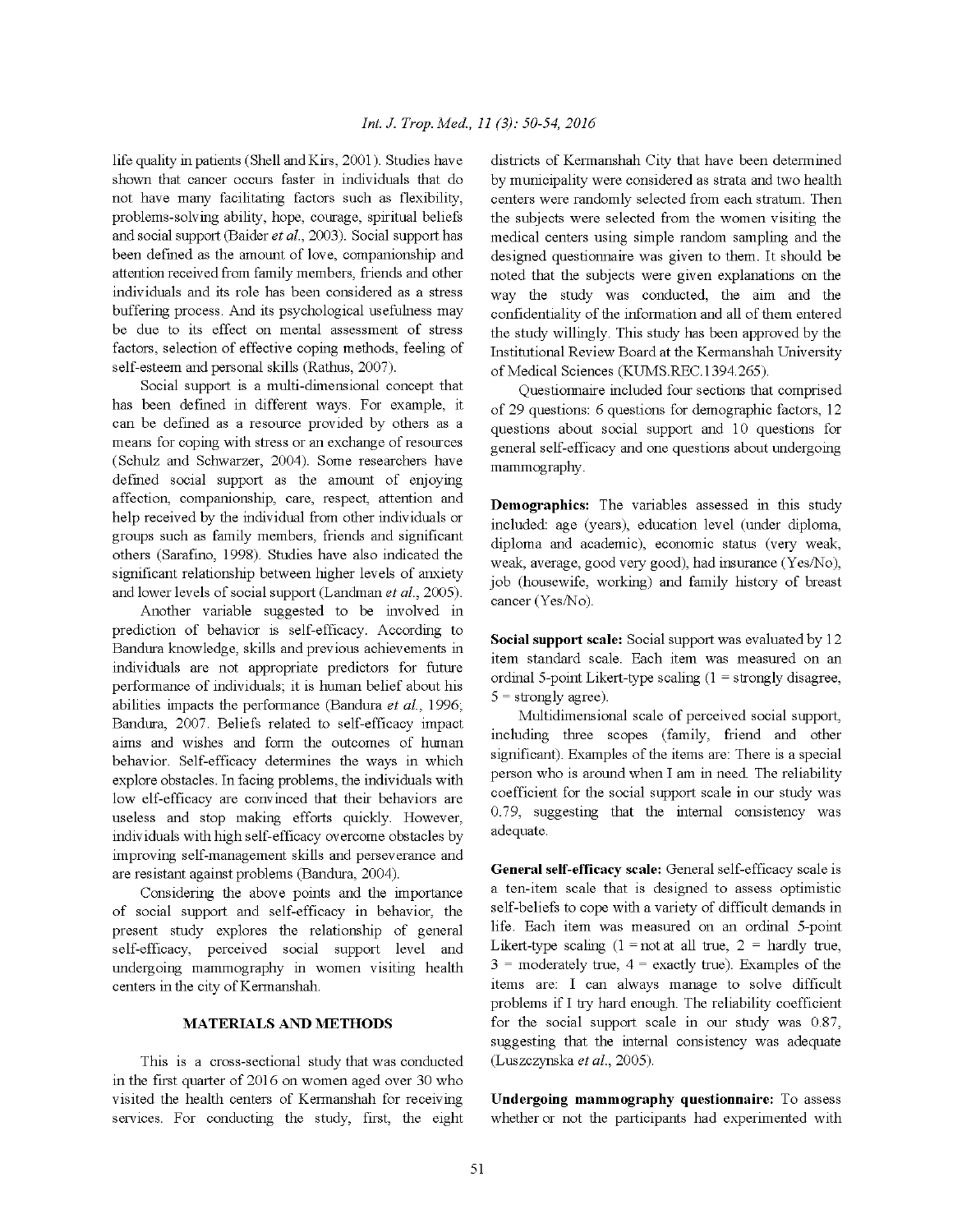undergoing mammography, we used one questions "have you ever undergoing mammography in lifelong" which the response category was yes or no.

Statistical analysis: Data were analyzed by SPSS Version 21 using appropriate statistical tests, including bivariate correlations and logistic regression at 95% significant level.

### **RESULTS AND DISCUSSION**

Participants' ages ranged from 30-48 years [95% CI: 35.01, 36.79]. Regarding the education, 21.6% under diploma, 65.5% diploma and 12.9% academic education. Almost 12.1% (14/116) of the participants had already undergone mammography at least once. Based on our result, 10.3 % of participants had housewife. Furthermore, 7.8% of them reported positive family history of breast cancer. In addition, 83.6% of participants reported had insurance.

Table 1 shows bivariate correlations between the scopes of social support (family support, friend support and significant other support) and general self-efficacy. All of them were statistically significant at 0.01.

Logistic regression analysis (Backward Stepwise Wald method) showed that the final model resulted in the fourth step and, among background variables, educational level ( $OR = 1.526$ ) and positive family history of breast cancer ( $OR = 1.323$ ) were stronger predicators to mammography (Table 2).

Finally, regression analysis indicated family support  $(OR = 1.814)$  and self-efficacy  $(OR = 1.260)$  were stronger predicators to mammography (Table 3).

As the findings indicated, 12.1% of the women explored in this study reported undergoing mammography once. The frequency of undergoing mammography in Iranian women has been reported being 0-30%

Table 1: Correlation between different scopes of social support and general self-efficacy

| Variables                     | Χ1           | X2           | X3         |
|-------------------------------|--------------|--------------|------------|
| X1, family support            |              |              |            |
| X2, friend support            | $0.576**$    |              |            |
| X3, significant other support | $0.429**$    | $0.636^{**}$ |            |
| X4, self-efficacy             | $0.388^{**}$ | $0.315**$    | $0.371***$ |
|                               |              |              |            |

Correlation is significant at the 0.01 level (2-tailed)

(Fouladi et al., 2013; Noroozi et al., 2011; Shamsi et al., 2014). For example, Noroozi pointed out that 14.3% of the Iranian women have a history of undergoing mammography at least once in their lifetime (Noroozi et al., 2011). However, the findings of Boxwala indicated that 63.8% of American women had undergone mammography and Breast Self-Examination (BSE) (Boxwala et al., 2010). Mammography is an effective method for early diagnosis of breast cancer that can detect about 73% of the cases of cancer. However, different studies have mentioned that different factors such as the lack of enough knowledge on mammography and its role in early diagnosis of breast cancer, the lack of feeling a need for undergoing mammography, the lack of recommendation by physicians, being time-consuming, the pain of doing and the cost of mammography as the factors impacting the lack of undergoing mammography (Noroozi et al., 2011). Having a knowledge on the status of cancer is necessary for deigning and planning for prevention or control of cancer (Jarrahi et al., 2013).

The findings of the present study can be of concern to the medical and health system in Iran and the reasons for low rate of undergoing mammography in Iranian women should be explored and applicable solutions should be provided for promotion of mammography in Iranian women.

As the findings indicate, among the background factors the history of an individual with breast cancer in the family and the level of education were predictors of undergoing mammography in the participant. It has been shown in several other studies that the level of education can impact the individual's knowledge and increase preventive behaviors in individuals (Lykins et al., 2008; Brunswick et al., 2001; Ali et al., 2008; Ma and Fleisher, 2003). The relationship between having an individual with cancer in the family and having more screening behaviors has also been pointed out in similar studies (Jalilian and Emdadi, 2011) and the findings of the present study too confirm this relationship. Considering the aforementioned relationship, it seems that improving the level of perceived vulnerability to diseases in the society can be useful in promotion of mammography.

The findings of the study indicated that there is a correlation between self-efficacy, family support, support of the friends and support of the society and the highest

Table 2: Logistic regression analysis for background variables related to undergone mammography

| Variables                                                                                                                                                                                                                                          | в        | SЕ    | Wald   | p-values | Odds ratio | $95\%$ CI for EXP(B) |        |
|----------------------------------------------------------------------------------------------------------------------------------------------------------------------------------------------------------------------------------------------------|----------|-------|--------|----------|------------|----------------------|--------|
|                                                                                                                                                                                                                                                    |          |       |        |          |            | Lower                | Upper  |
| Education                                                                                                                                                                                                                                          | 503      | 0.551 | 7.438  | 0.006    | 4.494      | 1.526                | 13.235 |
| Positive family history of breast cancer                                                                                                                                                                                                           | 2.017    | 0.886 | 5.178  | 0.023    | 7.515      | 1.323                | 42.693 |
| Constant<br>$-1$<br>the state of the state of the state of the state of the state of the state of the state of the state of the state of the state of the state of the state of the state of the state of the state of the state of the state of t | $-5.345$ | .297  | 16.994 | 0.000    | 0.005      |                      |        |

Final model step 5<sup>a</sup>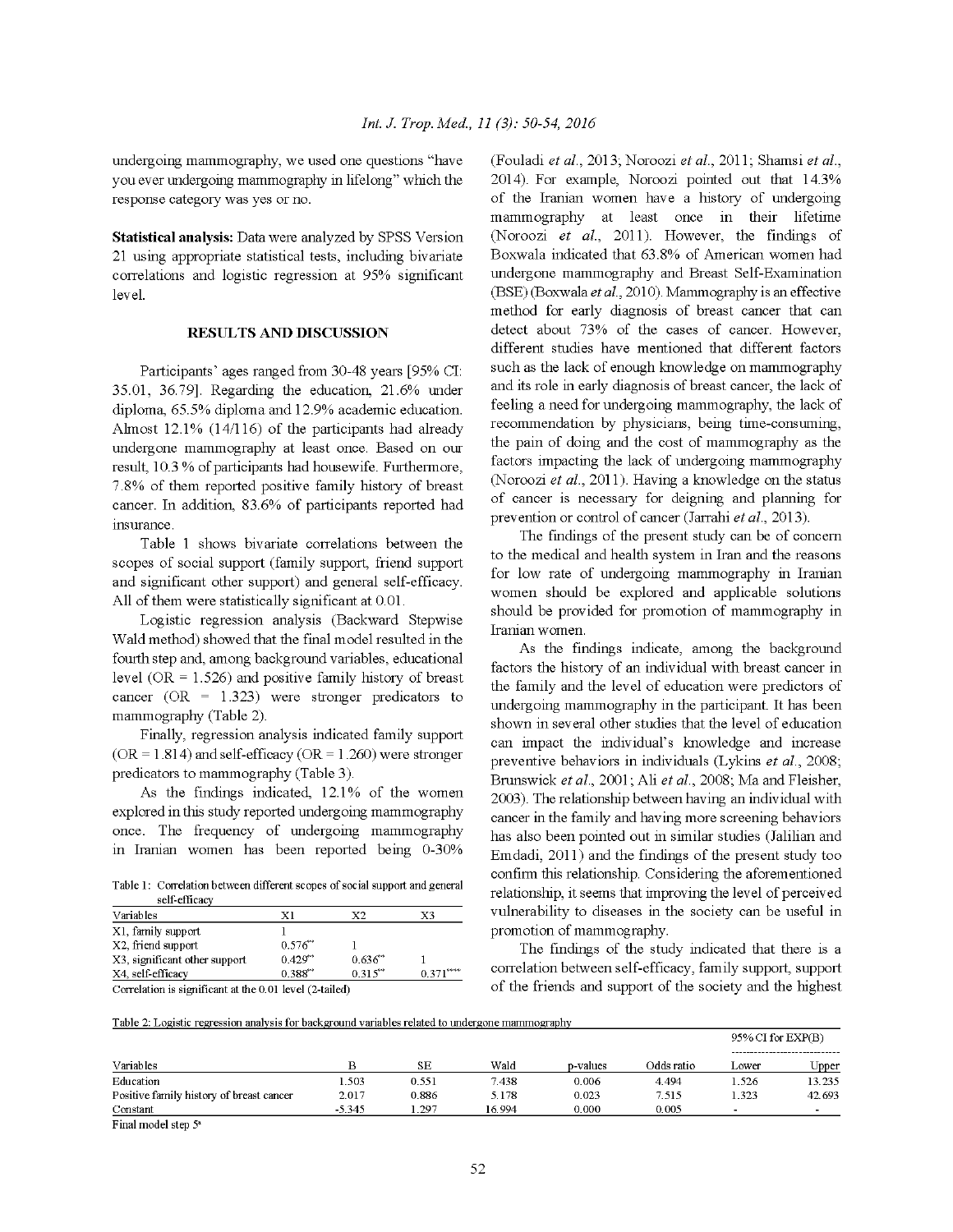| Variables         | В         | SЕ    |        | p-values | Odds ratio | 95% CI for EXP(B) |       |
|-------------------|-----------|-------|--------|----------|------------|-------------------|-------|
|                   |           |       | Wald   |          |            | Lower             | Upper |
| Step 1            |           |       |        |          |            |                   |       |
| Significant other | 0.181     | 0.148 | 1.492  | 0.222    | 1.198      | 0.897             | 1.600 |
| Family support    | 0.601     | 0.271 | 4.933  | 0.026    | 1.825      | 1.073             | 3.102 |
| Friend support    | 0.056     | 0.142 | 0.153  | 0.696    | 1.057      | 0.800             | 1.397 |
| Self-Efficacv     | 0.226     | 0.088 | 6.590  | 0.010    | 1.254      | 1.055             | 1.490 |
| Constant          | $-20.796$ | 6.117 | 11.560 | 0.001    | .000       |                   |       |
| Step $2^a$        |           |       |        |          |            |                   |       |
| Significant other | 0.190     | 0.145 | 1.720  | 0.190    | 1.209      | 0.910             | 1.606 |
| Family support    | 0.608     | 0.268 | 5.133  | 0.023    | 1.837      | 1.085             | 3.109 |
| Self-Efficacy     | 0.225     | 0.088 | 6.549  | 0.010    | 1.253      | 1.054             | 1.489 |
| Constant          | $-20.254$ | 5.861 | 11.940 | 0.001    | 0.000      |                   |       |
| Step $3a$         |           |       |        |          |            |                   |       |
| Family support    | 0.596     | 0.258 | 5.315  | 0.021    | 1.814      | 1.093             | 3.010 |
| Self-Efficacv     | 0.231     | 0.086 | 7.251  | 0.007    | 1.260      | 1.065             | 1.491 |
| Constant          | $-17.756$ | 5.041 | 12.407 | 0.000    | 0.000      |                   |       |

#### Int. J. Trop. Med., 11 (3): 50-54, 2016

Table 3: Logistic regression analysis for social support and general self-efficacy variables related to undergone mammography

<sup>a</sup>Variable (s) entered on step 1: significant other, family support and self-efficacy

level of correlation was between self-efficacy and family support. Also, the findings of the present study showed that family support and self-efficacy are stronger predictors in undergoing mammography in women explored in this study. The findings of several studies have shown the relationship between social support and having breast cancer screening behaviors and healthy behaviors (Kim et al., 2010; Karami et al., 2014; Canty-Mitchell and Zimet, 2000). The findings of the present study indicate that, in designing intervention in Iranian society, it seems that paying attention to the promotion of family support is more useful, compared with other types of support. Also, it should be said that individuals with weak self-efficacy beliefs avoid problems, instead of facing them and deal with issues in an unrealistic way (Bandura et al., 1996). On the other hand, perceiving self-efficacy in previous successes is a stronger and more effective predictor of future successes (Abbasianfard et al., 2010). The findings of the study by Mirzaei-Alavijeh too showed that self-efficacy is a strong predictor of undergoing mammography in women (Alavijeh et al., 2015) and these findings are consistent with the findings of the present study.

#### **CONCLUSION**

As the present study showed the positive and effective role of family support and self-efficacy in undergoing mammography, it seems that creating appropriate and special supportive atmosphere in the family and also behavioral interventions for improvement of self-efficacy in women can be effective in promotion of mammography in women.

#### **ACKNOWLEDGEMENTS**

This study is a part of research project supported by research center for environmental determinants of health. Kermanshah University of medical sciences, Kermanshah, Iran. We would like to thank Deputy of Research of Kermanshah University of Medical Sciences for financial support of this study.

#### **REFERENCES**

- Abbasianfard, M., H. Bahrami and G.H. Ahghar, 2010. Relationship between self-efficacy with achievement motivation in pre-university girl students. J. Appl. Psychol., 4: 95-109.
- Alavijeh M.M, M. Mahboubi, F. Jalilian, A. Aghaei and T.A. Jouybari, 2015. Factors related to self-breast examination based on health belief model among Iranian women. Res. J. Med. Sci., 9: 105-108.
- Ali, M., V. Mariam, H. Iraj, M.H. Amir and S. Akram et al., 2008. Breast cancer in Iran: Need for greater women awareness of warning signs and effective screening methods. Asia Pacific Family Med., 7: 6-6.
- Baider, L., E.P. Hadani, G. Goldzweig, M.R. Wygoda and T. Peretz, 2003. Is perceived family support a relevant variable in psychological distress? A sample of prostate and breast cancer couples. J. Psychosomatic Res., 55: 453-460.
- Bandura, A., 1977. Self-efficacy: Toward a unifying theory of behavioral change. Psychol. Rev., 84: 191-215.
- Bandura, A., 2004. Health promotion by social cognitive means. Health Educ. Behav., 31: 143-164.
- Bandura, A., C. Barbaranelli, G.V. Caprara and C. Pastorelli, 1996. Multifaceted impact of self-efficacy beliefs on academic functioning. Child Dev., 67: 1206-1222.
- Boxwala, F.I., A. Bridgemohan, D.M. Griffith and A.S. Soliman, 2010. Factors associated with breast cancer screening in Asian Indian women in metro-Detroit. J. Immigrant Minority Health, 12: 534-543.